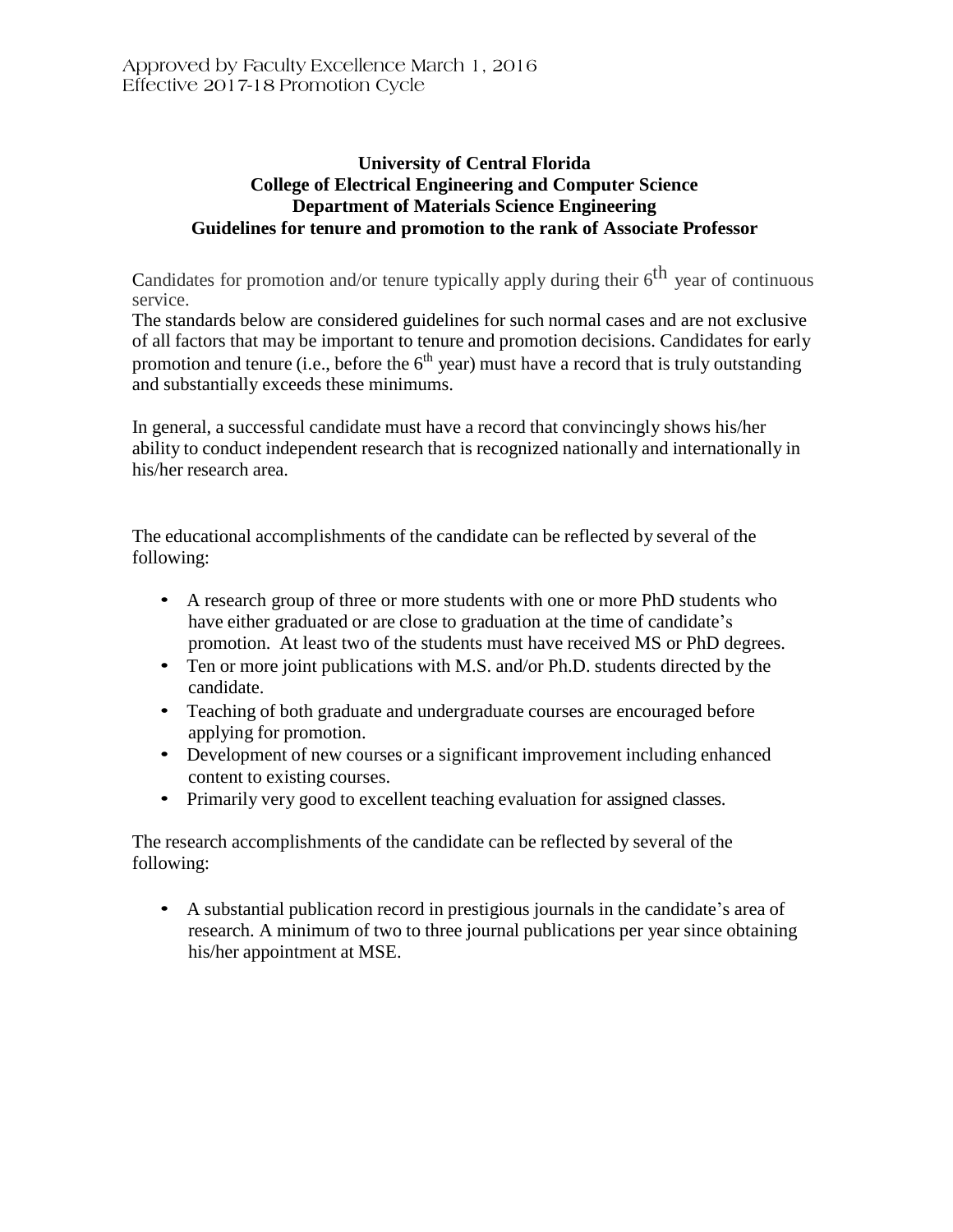- Substantial funding from federal agencies such as NSF, DoD, DoE, NIH, NASA and other major funding agencies, and/or industry funding. The funding level may depend on the field, but we expect the candidate to be the PI of at least one threeyear grant and PI/co-PI of others and to have grants that collectively support two or more students over multiple years. An NSF CAREER award (or other early career award such as the DARPA ONR, NIH KO1 or Air Force Young Investigator award) is highly desirable.
- Invited/keynote talks at major international conferences and prestigious institutions.

The research impact of the candidate should include a significant number of citations for the work done since joining the Department. The recognition of the candidate's impact should be attested by references from the preeminent members of the research community.

The candidate should carry out his/her service and committee assignments impeccably.

The service work of the candidate can be reflected by several of the following accomplishments:

- Participation in the review of proposals for the NSF and other funding agencies.
- Committee participation at the department, college, and university levels.
- Committee participation within the applicant's professional community.
- Membership on editorial boards and technical program committees of good conferences, are also desirable.
- Outreach activities with the wider community.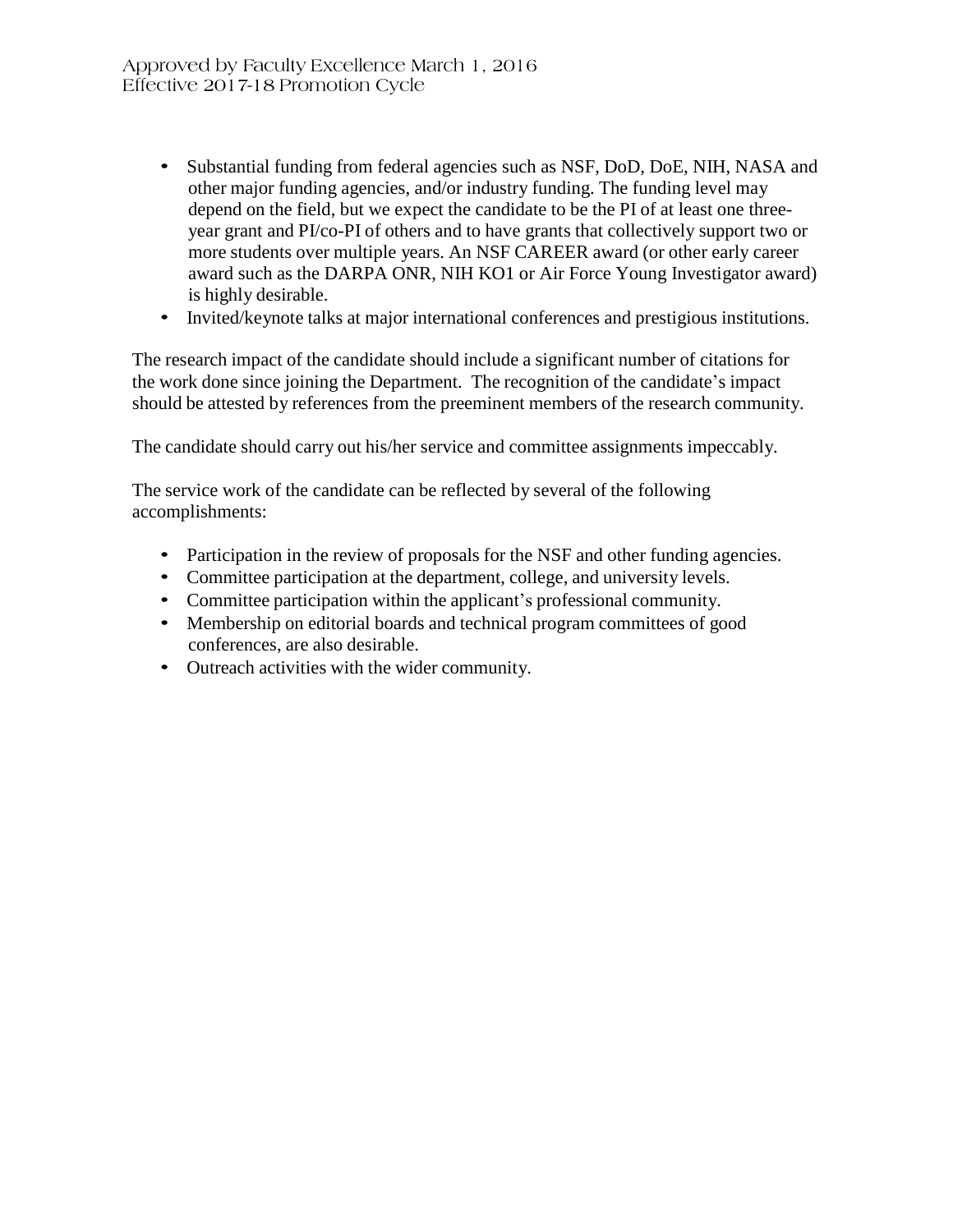## **University of Central Florida College of Electrical Engineering and Computer Science Department of Materials Science Engineering Guidelines for promotion to the rank of Full Professor**

This document contains guidelines. For particular cases the faculty voting on the case will use their judgment, and excellence in some areas of accomplishment may compensate for weaknesses in others.

The candidate should be a tenured Associate Professor in the Department of Materials Science and Engineering who is recognized nationally and internationally as a leader in his/her area of research and who has a proven record as a good educator.

The research impact of the candidate should be reflected in a significant number of citations for work published since attaining the rank of Associate Professor. The candidate's recognition as a leader in his/her particular area of research should be attested by references from top members of the research community.

The research of the candidate can be reflected by several of the following accomplishments:

- A substantial publication record in the most prestigious refereed journals in the candidate's area of research. On the average we expect 3 to 5 journal papers per year with a significant record of citation of the work, for example, a career h-index of 20 to 25, with considerations for different expectations that depend on the candidate's area(s) of research.
- Substantial funding from federal agencies including NSF, DoD, DoE, NIH, and other major funding agencies, and/or industry funding. The funding level may depend on the field, but typically we expect about \$200,000 per year for a sustained period, although this may also vary with the candidate's area(s) of research. Some of the funding should be with the candidate as Principal Investigator.
- Patent inventorship and other creative activities may be considered.
- Invited talks and/or tutorials at prestigious conferences.
- Evidence of recognition including UCF Research Incentive Awards, UCF Excellence in Research awards, best paper awards, being made a fellow of international professional societies.

The educational work of the candidate can be reflected by several of the following accomplishments:

- Joint publications with the M.S. and Ph.D. students directed by the candidate.
- Graduate students supervised by the candidate who obtained their degrees in recent years. The candidate should have supervised to completion at least 5 Ph.D. students since attaining the rank of associate professor.